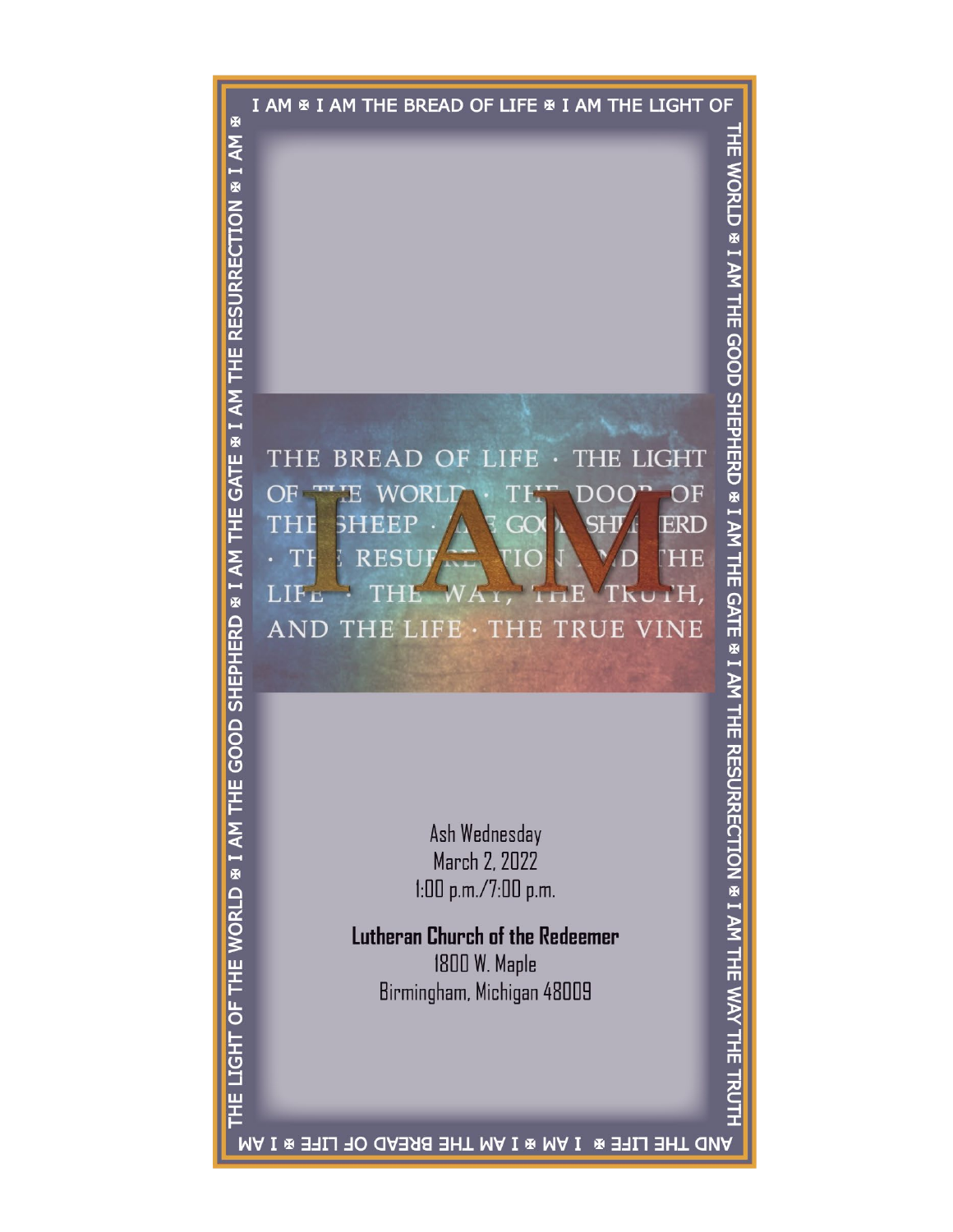# **I AM STATEMENTS Ash Wednesday, March 2, 2022 Theme: I AM**

#### **As We Gather**

On this day the Church of our Lord Jesus Christ begins a holy season of prayerful and penitential reflection and devotion. Our attention is especially directed to the holy innocent sufferings and death of our Savior, Jesus. From ancient times the season of Lent has been kept as a time of special devotion, self-denial, and humble repentance born of a faithful heart that dwells confidently in His Word and draws from it life and hope. Since the beginning of its observance in the seventh century, it has been called Ash Wednesday, based on the practice of placing ashes on the forehead in the sign of a cross as these words are spoken, "From dust you are and unto dust you shall return." These words drawn from Genesis 3:19 are a symbol of our repentance, mortality, and need for a Savior. Our service today includes the opportunity for worshipers to receive the imposition of the ashen cross on their forehead. If you would like to receive the ashen cross, proceed down the center aisle at the time noted in the service bulletin. For private meditation during this time you may wish to read Psalm 32, 51 or 90 in the front portion of the pew hymnal.

"I Yam What I Yam" said Popeye the sailor man. It was a way to identify who he was, a sailor man. This Lent our theme will be the great I Am statements of Jesus. Like Popeye, He was identifying who and what He was about. When Jesus says "I Am" He is claiming to be God, and so He is.

# **Prelude** Rick Helderop, organist

#### **Opening Hymn 140** Jesus, I Will Ponder Now

1. Jesus, I will ponder now on Thy holy Passion; With Thy Spirit me endow for such meditation. Grant that I in love and faith may the image cherish Of Thy suff'ring, pain, and death, that I may not perish.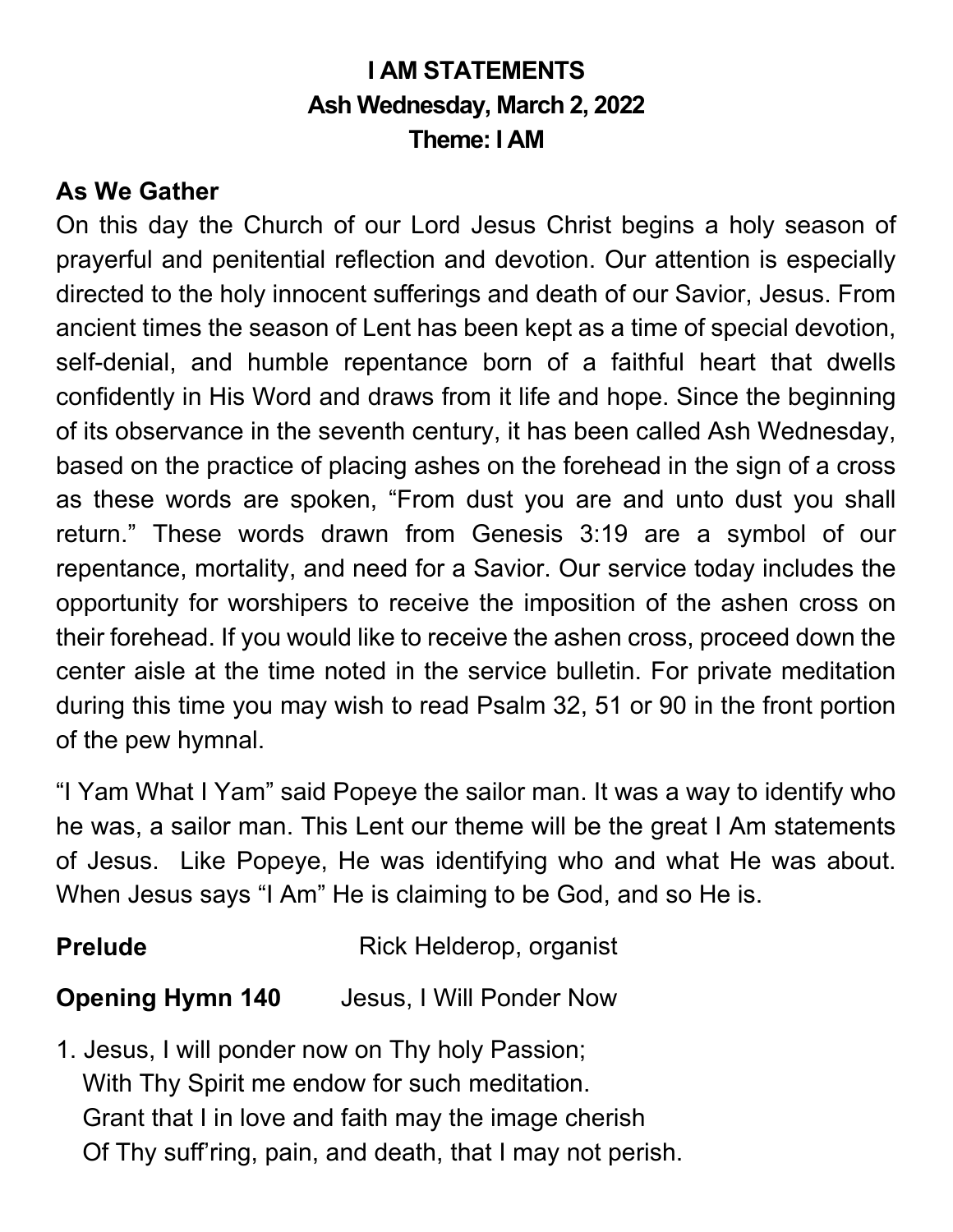- 2. Make me see Thy great distress, anguish, and affliction, Bonds and stripes and wretchedness and Thy crucifixion; Make me see how scourge and rod, spear and nails, did wound Thee, How for man Thou diedst, O God, who with thorns had crowned Thee.
- 3. Yet, O Lord, not thus alone make me see Thy Passion, But its cause to me make known, and its termination. Ah! I also and my sin wrought Thy deep affliction; This indeed the cause hath been of Thy crucifixion.

#### **Invocation and Responsive Reading**

P: In the name of the Father and of the + Son and of the Holy Spirit.

# **C: Amen.**

- P: Today we place the crown of thorns upon the cross. With a crown of thorns we mocked and marred the one who proclaimed a Kingdom we did not want. But today we also remember a redemption that came to us through suffering.
- **C:Lord Jesus, with a crown of thorns we mocked the Kingdom you proclaimed. With a crown of thorns we rejected you as our King. Help us say "No" to our private notions of how the Kingdom of God should look. Help us say "Yes" to the cross.**
- P: Throughout the centuries we have ascribed greatness to those who bring quick resolutions to our political conflicts. We want immediate results with little cost.
- **C:Lord Jesus, we confess we are often disappointed in the Kingdom you reveal. Your Kingdom reflects your patience with creation. Your Kingdom requires our participation. Help us say "No" to our craving for ease and luxury. Help us say "Yes" to the cross.**
- P: Our world honors Kings who enforce peace by destroying their enemies. The King we crowned with thorns established peace by dying for his enemies --- the righteous for the unrighteous, to reconcile us to God.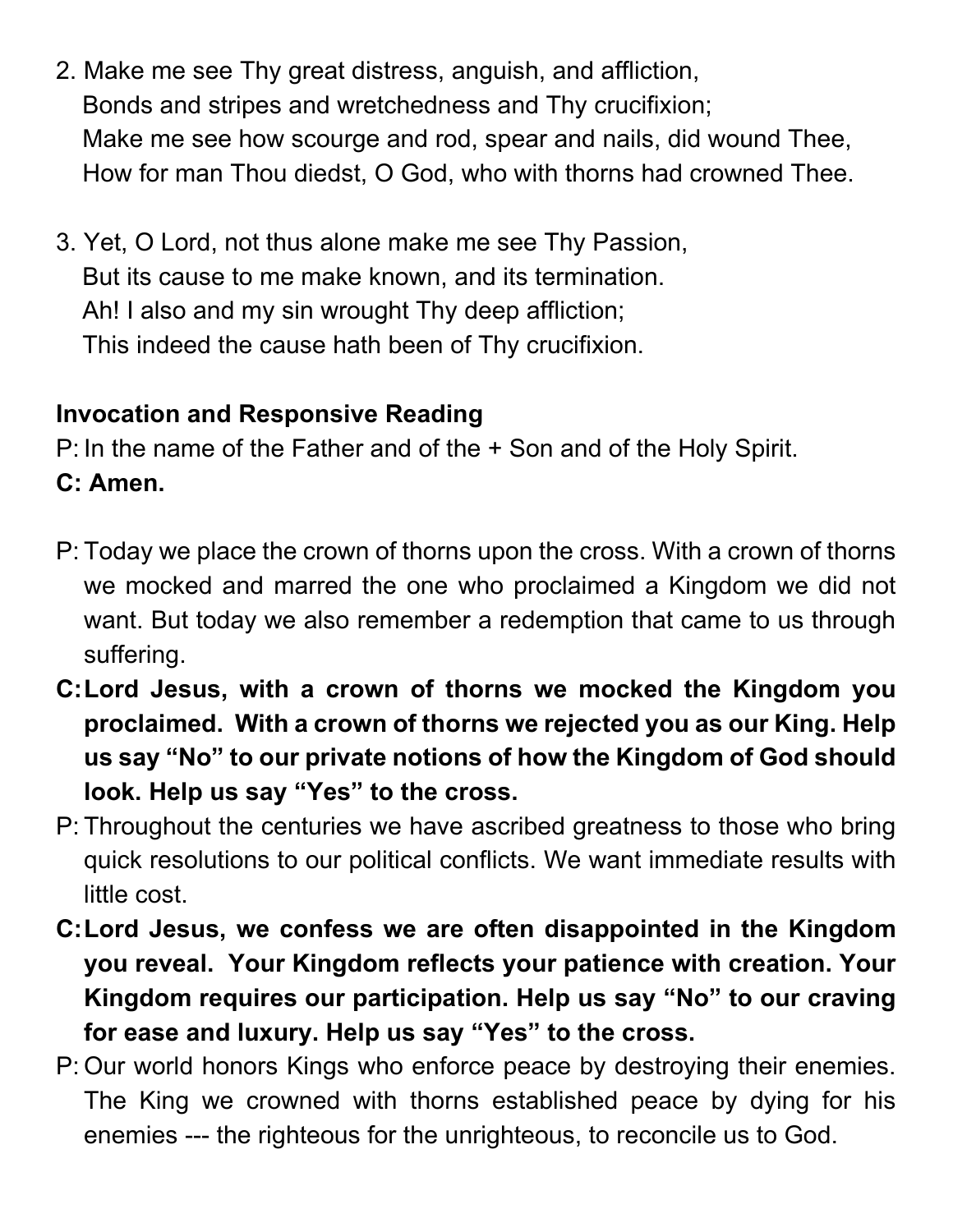- **C:Lord Jesus, we still look for leaders to bring peace through power. To the mighty, the strong, and the beautiful we grant our places of honor. Help us say "No" to our dread of weakness. Help us say "Yes" to the cross.**
- P: Almighty God, we want kingdoms with great power. Your Son came in weakness. We want deliverance through conquest. Your Son brought deliverance through suffering. We want freedom from temptation. Your Son participates in our struggles. Free us from ourselves; deliver us from our evil; conform us to the image of your Son. Amen.

#### **Children's Message - 7pm**

# **Scripture Reading** John 8:48-59

The Jews answered him, "Aren't we right in saying that you are a Samaritan and demon-possessed?" "I am not possessed by a demon," said Jesus, "but I honor my Father and you dishonor me. I am not seeking glory for myself; but there is one who seeks it, and he is the judge. Very truly I tell you, whoever obeys my word will never see death." At this they exclaimed, "Now we know that you are demon-possessed! Abraham died and so did the prophets, yet you say that whoever obeys your word will never taste death. Are you greater than our father Abraham? He died, and so did the prophets. Who do you think you are?" Jesus replied, "If I glorify myself, my glory means nothing. My Father, whom you claim as your God, is the one who glorifies me. Though you do not know him, I know him. If I said I did not, I would be a liar like you, but I do know him and obey his word. Your father Abraham rejoiced at the thought of seeing my day; he saw it and was glad." "You are not yet fifty years old," they said to him, "and you have seen Abraham!" "Very truly I tell you," Jesus answered, "before Abraham was born, I am!" At this, they picked up stones to stone him, but Jesus hid himself, slipping away from the temple grounds.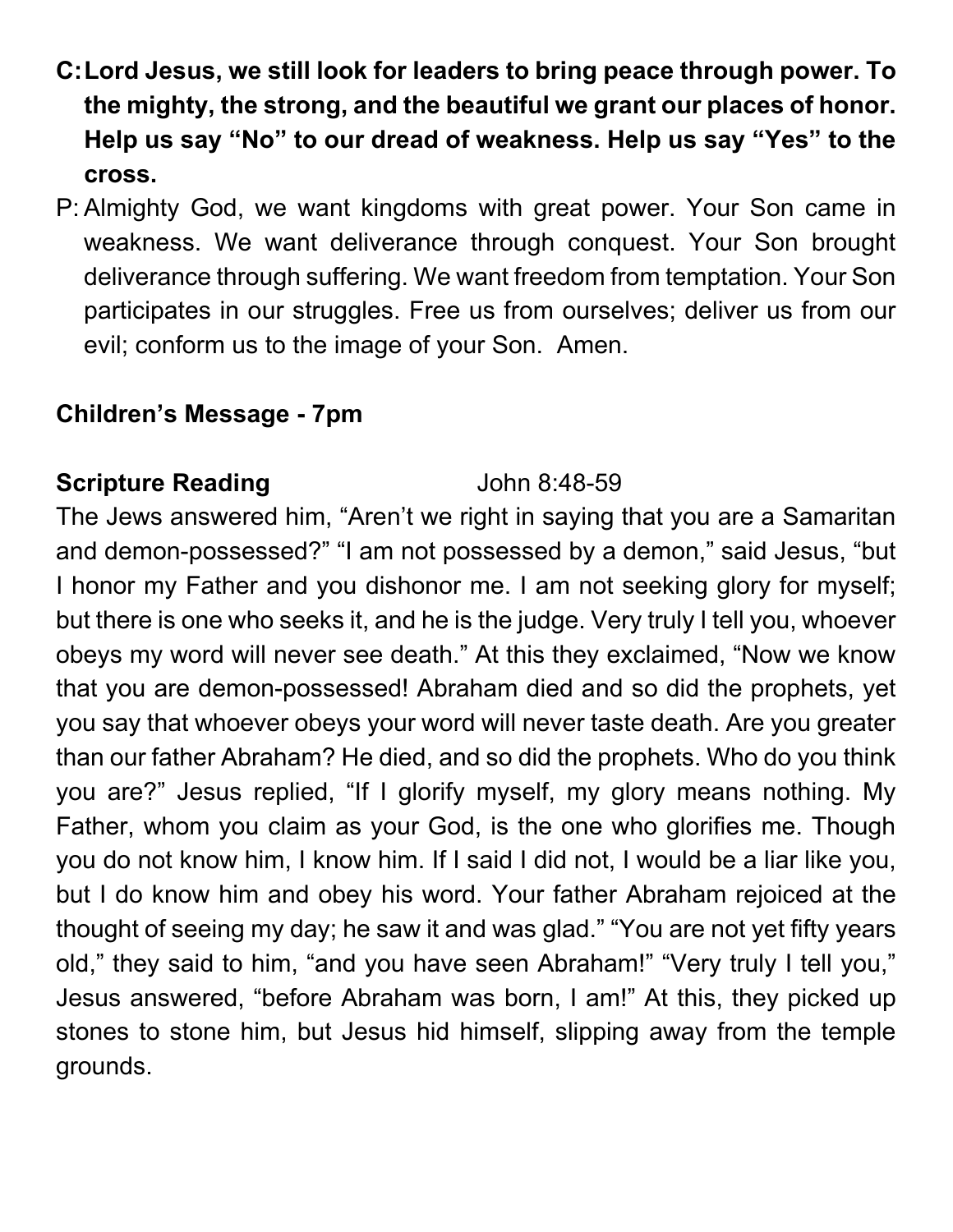- 1. Just as I am, without one plea but that Thy blood was shed for me And that Thou bidd'st me come to Thee, O Lamb of God, I come, I come.
- 2. Just as I am and waiting not to rid my soul of one dark blot, To Thee, whose blood can cleanse each spot, O Lamb of God, I come, I come.
- 3. Just as I am, though tossed about with many a conflict, many a doubt, Fightings and fears within, without, O Lamb of God, I come, I come.

**Sermon** John 8:48-59 "I Am!" Rev. Randall J. Schlak

**Offering** (offerings will be received at the door)

**Prayer of the Church**

**Lord's Prayer**

# **Confession and Absolution**

P: "Ashes to ashes, dust to dust." God made Adam, man of dust, in His image.

- **C:Who are we, Lord, that You are mindful of us and care for us? You have made us little less than Yourself, crowning us with glory and honor.**
- P: "Ashes to ashes, dust to dust." We deserve God's curse for we have sinned.
- **C:You turn us back to dust, Lord. Before the day we die, we come to You with ashes upon our lives, the mark of the curse. We turn from our sin to face You, Lord. Forgive us and restore us, for Jesus' sake, and speak to us another word besides "ashes to ashes, dust to dust."**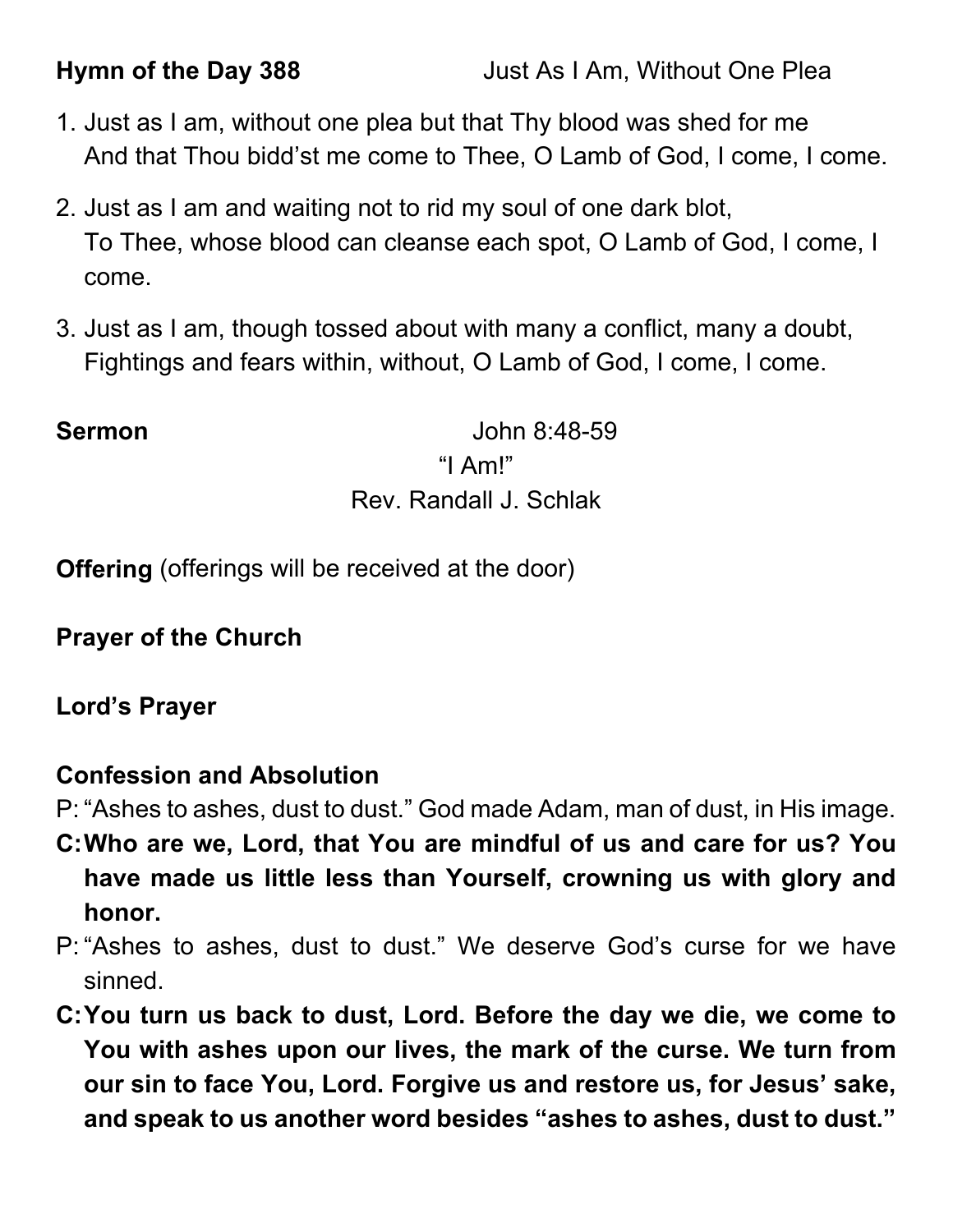- P: Assembled to hear God's Word and receive His blessed Son, we admit that we cannot free ourselves from our sinful nature. Therefore, we take refuge in God's infinite mercy, seeking and imploring His grace for the sake of our Lord Jesus Christ. God, be merciful to us.
- **C:May almighty God have mercy on us, forgive us our sins, and lead us to life everlasting.**
- P: Almighty God, our heavenly Father, has had mercy on you and has given His only Son to die for you and for His sake forgives you all your sins. As a called and ordained servant of the Word I therefore forgive you all your sins in the name of the Father and of the + Son and of the Holy Spirit.

**C:Amen.** 

### **Words of Institution**

### **Distribution of the Lord's Supper**

#### **Anthem**

| 1:00 | Cross Cry - Martin<br><b>Steve SeGraves</b>   |
|------|-----------------------------------------------|
| 7:00 | Just As I Am – Helvey<br><b>Chancel Choir</b> |

#### **Imposition of Ashes**

[If desired, worshipers may approach the altar to receive the imposition of ashes upon the forehead. You are encouraged to approach the altar down the center aisle, in two rows, and return down the side aisles. The pastor and vicar will speak the words, "Dust you are and to dust you shall return." The pastor will continue when all have returned to their places.]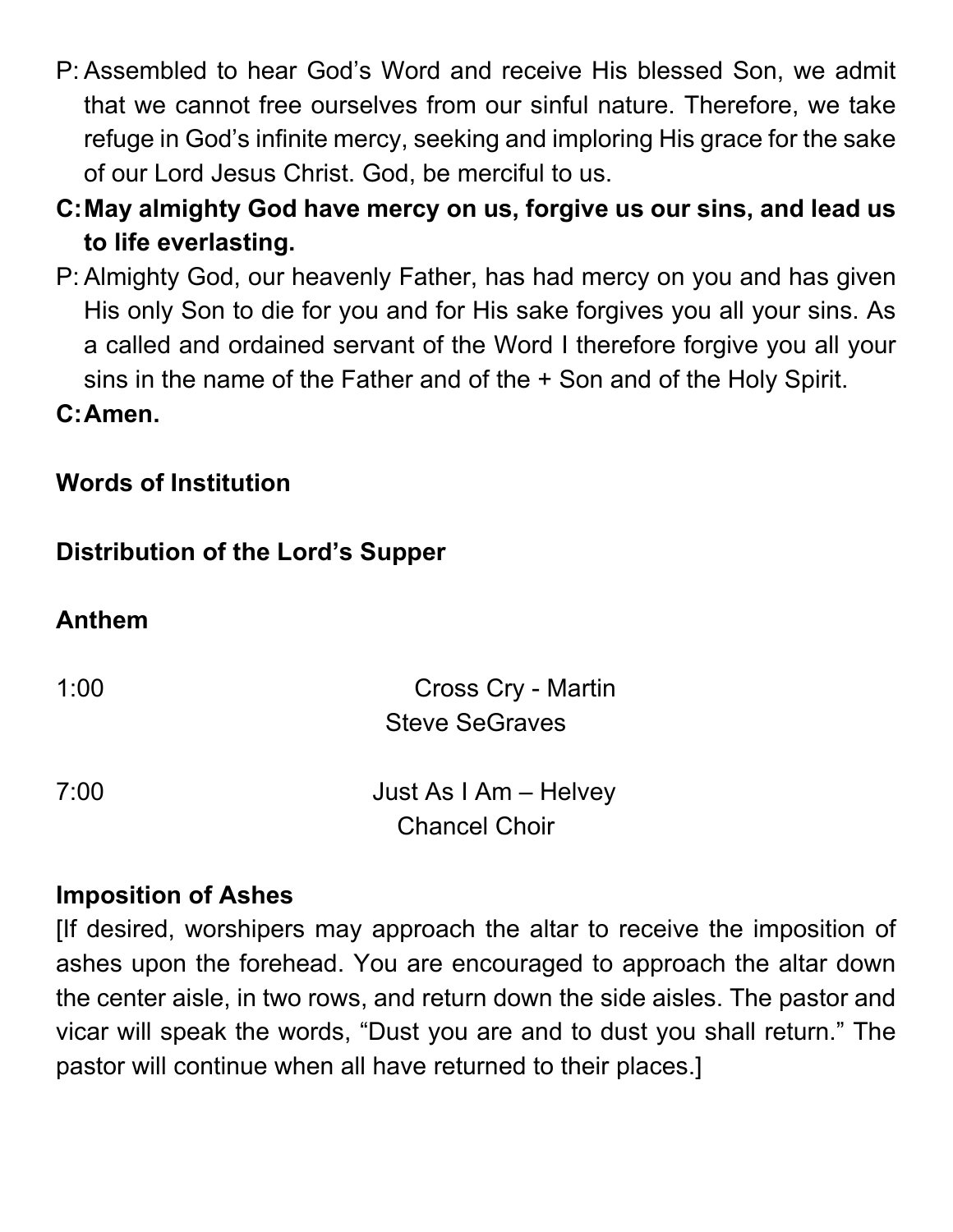# **Anthem** (sung during imposition of Ashes)

| 1:00 | Jesus, My All - Helvey |
|------|------------------------|
|      | <b>Steve SeGraves</b>  |

7:00 Adoramus Te Christe (We adore Thee, Christ) – Mozart Chancel Choir

### **Benediction**

- P: The Lord God formed the man of the dust from the ground and breathed into his nostrils the breath of life, and the man became a living creature. (Gen. 2:7)
- **C:Dust we are and unto dust we shall return.** (Gen 3:19)
- P: Just as we have borne the image of the man of dust, we shall also bear the image of the man of heaven. (1 Cor. 15:49) The Lord bless you and keep you. The Lord make His face shine upon you and be gracious unto you. The Lord lift up His countenance upon you and give you His peace.
- **C:Amen.**

# **Closing Hymn 158** Glory Be To Jesus

- 1. Glory be to Jesus, who in bitter pains Poured for me the lifeblood from His sacred veins!
- 2. Grace and life eternal in that blood I find; Blest be His compassion, infinitely kind!
- 3. Blest through endless ages be the precious stream Which from endless torments did the world redeem!

**Postlude** Rick Helderop, organist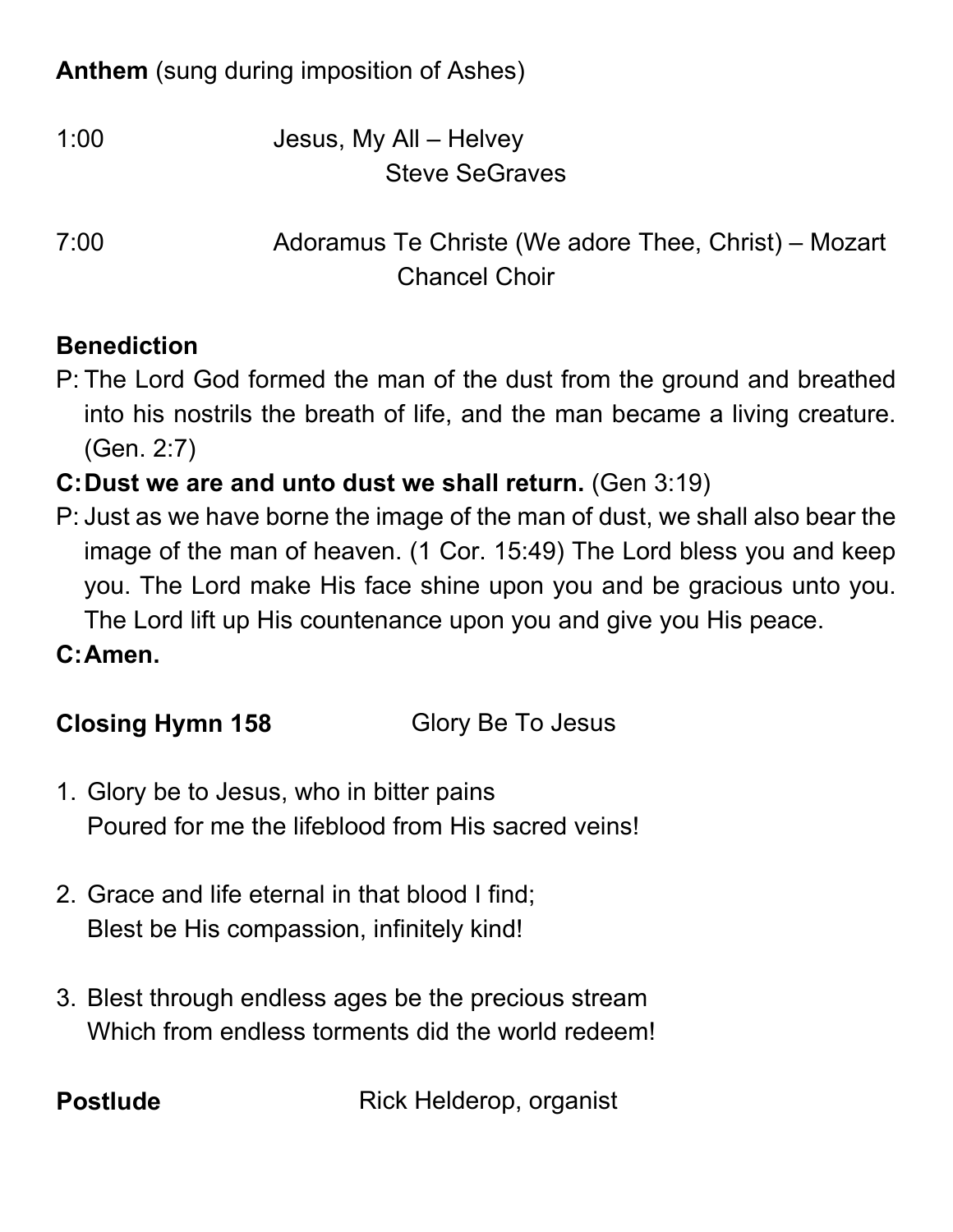### **As is the tradition, the palms were burned from previous Palm Sunday services and the resulting ashes are being used in today's services.**

Thanks and appreciation to:

Steve SeGraves for providing special music at the 1:00 pm service and the Chancel Choir for providing special music at the 7:00 pm service.

Acolytes

7:00 - Noelle Schneider and Giasella Lucas

Ushers

1:00 - Bob Stewart 7:00 - Jim Grove, captain; Jim Endress, Bill Couger, Jeff Kidder, Peter Pridmore, Kevin Browett

**Altar Guild** 

Barb Grattan, Karen Rose, Sara Amos, Jennifer Dobring, Robin Swift, Carole Citron, Polly Millichamp

> Elders Assisting with Communion 7:00 - Mike Raezler and David Mammel

Audio/Video Operators 7:00 - Jim Endress and David Hardoin

Our Lenten Meal Preparers: (lunch): Beth Baker (supper): Michele Margosian and High School Youth

> Rev. Randall J. Schlak, Senior Pastor James Greenwalt, Vicar